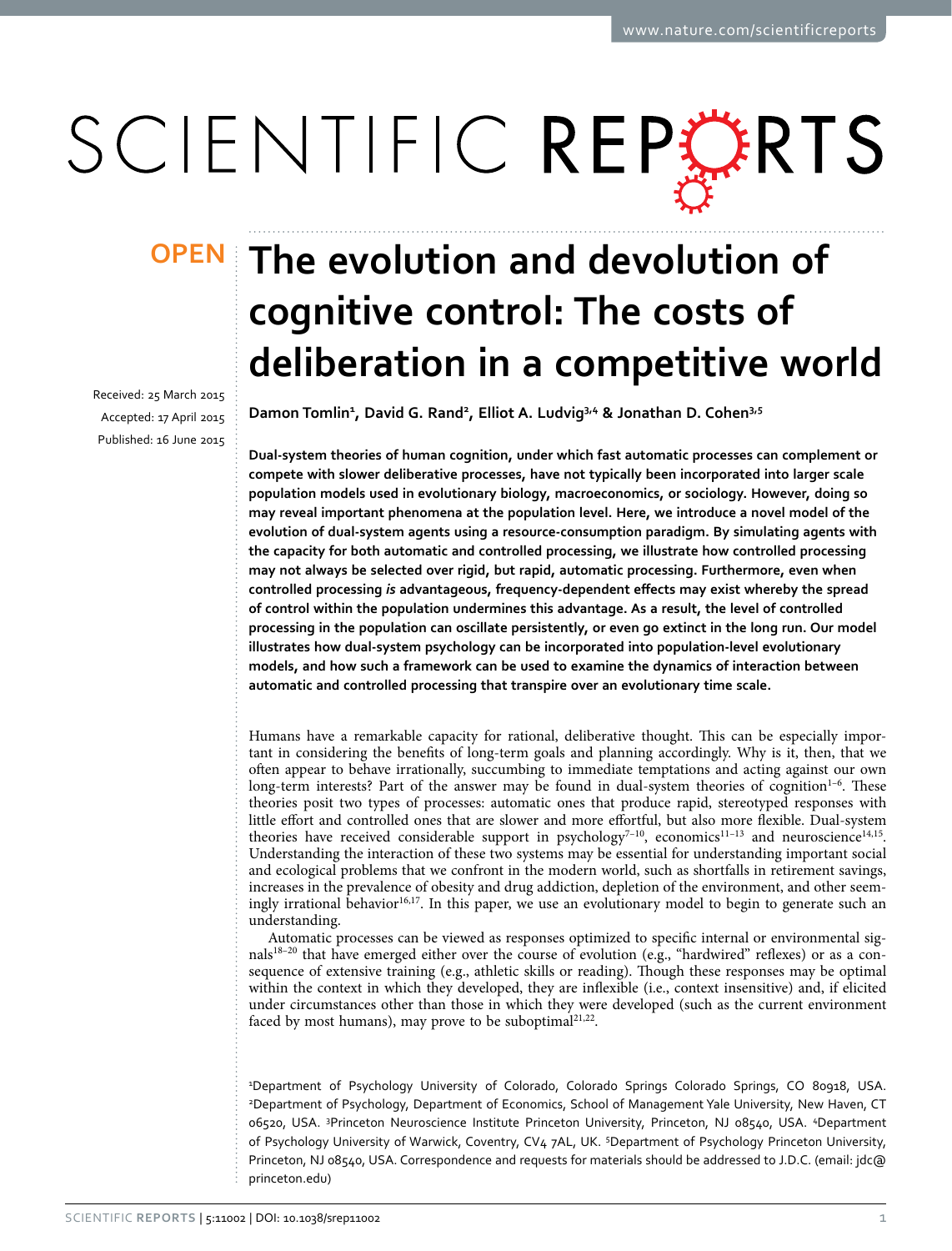Intriguingly, perhaps the factor most responsible for the aforementioned change in the human environment is the emergence of the human capacity for controlled processing. Controlled processing (often referred to as "cognitive control" or "executive function") and the flexibility it affords is fundamental to all of the faculties considered to be characteristically human — including reasoning, problem solving, language, and planning. These faculties, in turn, have given rise to an explosion of technologies that have dramatically changed our environment. However, we still carry with us those evolutionarily older automatic processes that may, in some circumstances, favor different behaviors than controlled processing (for more on the distinction between automatic and controlled processing, see Supplementary Text S1).

Why has the human brain preserved automatic responses when the ability to respond flexibly would seem to confer considerable adaptive advantage? Upon first inspection, it may seem that controlled processing should dominate automatic processing. While deliberation may be effortful and take time[3,](#page-9-10)[7](#page-9-1),[23](#page-9-11), it has the considerable advantage of allowing the agent to respond effectively to its current circumstances and anticipate future ones. Thus, agents with the capacity for flexible responding should perform more favorably and, over the course of evolution, come to dominate the population. There are several reasons, however, why this may not be an inexorable outcome. For example, evolution toward exclusively controlled processing may be constrained by architectural factors that preserve structures underlying automatic processin[g24](#page-9-12).

We propose an alternative: that interactions between controlled and automatic processing, and their interaction with the environment, may constrain the prevalence of controlled processing. More specifically, we consider the possibility that these interactions produce evolutionary dynamics in which (a) automatic processing is (or may become) more adaptive, or (b) that there is no stable equilibrium, but rather a continual oscillation in the dominance of the two types of processing. These dynamics may occur because the very success of controlled processing may lead to its downfall: the benefits that control allows may support either overgrowth of the population, or the invasion of agents that rely entirely on automatic processing, a type of "free loader" effect.

In the work presented here, we investigate the interplay between simplified forms of automatic and controlled processing in a particular setting: an environment in which agents in a population gather a resource (e.g., food) in order to survive and reproduce. We represent automatic and controlled processing in terms of two differing consumption policies: one that is rigid and has a strong immediacy bias (automatic), and the other that is flexible, and adapts to the environment in a future-oriented manner (controlled). While this domain — often referred to as intertemporal choice — is only one of many in which dual-system accounts of cognition are relevant, there are several reasons why it is an attractive starting point for studying interactions among dual-system agents at the population level.

First, it is a domain in which automatic and controlled processing make distinguishable contributions to behavior and there is growing evidence that automatic processing strongly discounts the future relative to controlled processin[g11](#page-9-2),[13,](#page-9-13)[15](#page-9-4)[,25](#page-10-0),[26.](#page-10-1) For example, interfering with controlled processing biases decision-makers toward options that are immediately gratifying but less remunerative<sup>25[,27](#page-10-2)</sup> or even possess negative consequences in the long term<sup>28</sup>. This is supported by evidence that the strong bias toward immediate rewards observed in human discounting behavior<sup>29-31</sup> relies on evolutionarily older brain structures<sup>[7,](#page-9-1)14</sup>, while future-oriented behavior relies on controlled processes that engage more recently evolved structures such as the prefrontal cortex<sup>[15](#page-9-4),[21](#page-9-8)[,32–35](#page-10-5)</sup>. Furthermore, theorists have provided formal arguments that the observation of preference reversals (e.g., choosing a deferred reward over an earlier but lesser one when both are in the future, but the lesser one as they draw closer in time[36,](#page-10-6)[37\)](#page-10-7) and pre-commitment (choosing to make an immediately desirable resource unavailable so as to ensure the receipt of a more valuable one later[38,](#page-10-8)[39\)](#page-10-9) can be rationally explained only in terms of competing systems of valuatio[n40](#page-10-10), a formal observation that is consistent with dual-system theories of cognition. Finally, intertemporal choice is a domain in which optimal performance can be precisely defined and operationalized in a relatively straightforward manner, thus permitting the design of agents that behave in a well specified and interpretable manner.

While there is growing consensus that controlled and automatic processing may compete within the individual to determine the outcome of intertemporal choice, there has been almost no work examining how agents with different biases may interact at the population level (though this question has begun to be examined in other domains<sup>41</sup>). For simplicity, consider a population in which there are two types of agents: one relying entirely on automatic processing ("automatic agents") and another relying entirely on controlled processing ("controlled agents"). Assume that automatic agents do not have the flexible cognition necessary to consider the future, and thus exhibit a rigid policy with a strong immediacy  $bias<sup>13,40</sup>$  $bias<sup>13,40</sup>$  $bias<sup>13,40</sup>$  – for example, they may consume all (or some fixed portion) of the resources that they encounter, irrespective of the availability of resources in the environment. In contrast, allow that controlled agents can deliberate, deciding how much of a resource to consume immediately, and how much to store for the future. The key distinction is *flexibility* – even if automatic agents did not immediately consume all resources but instead consumed them in some prescribed manner (such as genetically hardcoded manner in which squirrels save for the winter in a specific way), and even if this level could evolve over generations to adapt to new environments, control would still have an advantage because of the agent's ability to adapt its behavior to current circumstances (e.g., current level of sustenance, estimate of the likelihood of finding more resources, and the amount of resource it has already stored). That is, the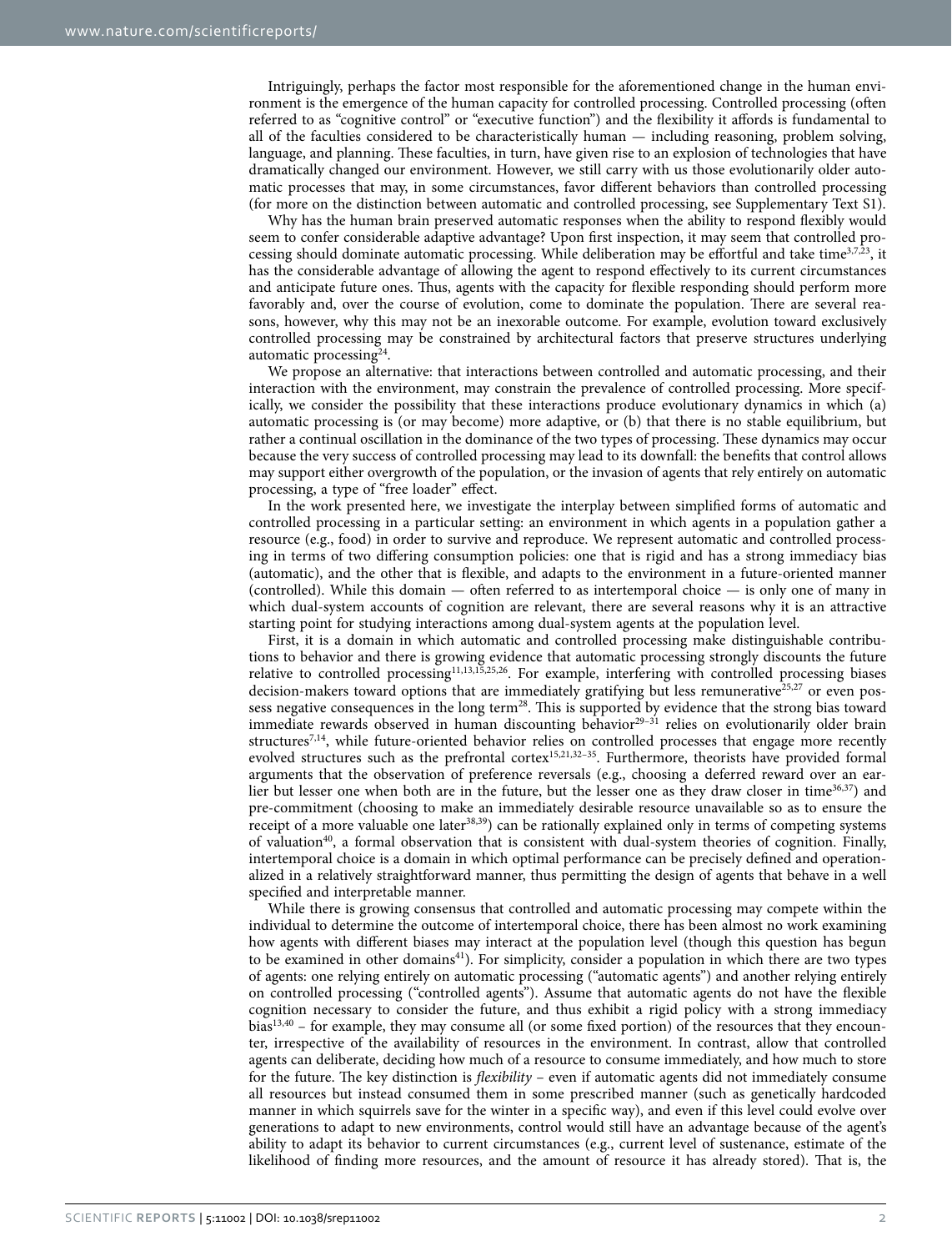flexibility of controlled processing confers the ability to adapt behavior on an individual timescale, rather than an evolutionary one.

However, suppose that such flexibility comes at a cost, for example the extra time it takes to deliberate as compared to the implementation of a fixed and fast consumption policy $7,23$ . Indeed, speed of processing is one of the defining features of automaticity<sup>3,5</sup> and may provide an advantage to automatic agents in some contexts. For example, if an automatic must compete to acquire a good (e.g., with a controlled agent), use of a predefined policy may allow the automatic agent to act faster to consume the resource while controlled agents stop to think about what would be optimal. We point to speed as one advantage of automatic processing, but there may be others — for example, efficiency (i.e., automatic behaviors may require less energy) and reliability. This tension between controlled and automatic processing may be a general property of intelligent systems — for example, it parallels a similar tension in computational systems between interpreted procedures (such as high level programming languages, that are flexible and adaptable), and compiled procedures (such as drivers, which are fast but limited in scope). Each has its advantages. What is less clear is how agents with these differing attributes interact.

Would the speed of automaticity outweigh the flexibility of controlled processing? How would factors such as the prevalence of resources or other agents affect the relative advantage of each policy and competition at the population level? How might secondary effects of controlled processing (such as increasing population size or the availability of resources) interact with these factors, and what would be the dynamics of these interactions? The answers to these questions are not obvious. Here, we introduce a theoretical framework for examining the dynamics of interactions among dual-process agents at the evolutionary timescale, and apply it to shed light on these questions.

### **Methods**

**Population model.** In the conceptual example above, there were two distinct types of agents: automatic and controlled. In our simulations, we considered a more realistic case involving actual *dual*-process agents that used both kinds of processing: each agent had some probability of overriding its automatic response using controlled processing. For simplicity, the model treated this distinction between automatic and controlled processing as dichotomous, holding aside the issues that cognitive processes may exist along a continuum<sup>42</sup> and may even be relative: that is, a process may be "automatic" or "controlled" depending on the process(es) with which it competes<sup>1</sup>. Also for simplicity, we treated the choice between automatic and controlled processing at each time point as based on a fixed probability, holding aside contextual and strategic factors that might influence this decision. We return to a consideration of these interesting and potentially important issues in the Discussion. Agents encountered resources over time, chose how to consume versus store those resources, and competed with one another for access when they encountered the same resource simultaneously.

**Energy and fitness.** We examined how the probability of using automatic versus controlled processing evolved in a population of dual-system agents as they encountered and consumed resources. Agents inhabited an environment in which they had a specified probability of finding a resource in each time period, and a specified probability of encountering another agent in each time step (we varied the number of agents to study the effects of competition; see Supplementary Text S2 for additional details). Each agent had an *energy level E* that varied over time and directly determined reproductive success (fitness). On each time step, *E* was decreased by a constant amount, representing the energy required to subsist. To offset this drain on their stored energy, agents consumed a single type of resource that was encountered on each time step with fixed probability *R* (*environmental "richness"*). When acquired, resources could either be consumed to increase *E* or, when acting in a controlled manner, stored to increase the agent's reserve of resources, *S* (see below), for use in the future. Consuming resources increased *E* with diminishing effect, implemented as a concave utility function whereby consumption produced the greatest increases in *E* when it was lowest and lesser increases as *E* increased (see Supplementary Text S3 and Figure S1). Thus, agents implemented three important biological constraints: 1) living organisms continuously expend energy for survival (drain), 2) consuming exogenous resources yields energy (resource-dependence), and 3) consumption is associated with satiety (diminishing returns).

**Dual-process agents.** We implemented the distinction between automatic and controlled processing in two simple ways, intended to capture the most fundamental features of this distinction. First, automatic processing always resulted in the full consumption of an encountered resource, while controlled processing was more flexible, using a consumption policy that was sensitive to current environmental conditions and the future value of the resource. (We also performed simulations in which the automatic policy changed over evolutionary time, adapting a fixed level of consumption from generation to generation; see Supplementary Text S8). Second, when an agent acting automatically and an agent acting in a controlled fashion encountered a resource at the same time, the agent using automatic processing acquired the resource (and the controlled agent got nothing), reflecting the greater speed (or efficiency) of automatic processing. We chose this implementation so as to strike a balance between capturing the most important and widely agreed-upon features of automatic and controlled processing, while keeping the model from becoming excessively complex $3-5,9,23$  $3-5,9,23$  $3-5,9,23$  $3-5,9,23$ . For example, a more complex implementation of controlled processing might take account of the nature of an encounter (e.g., whether the competitor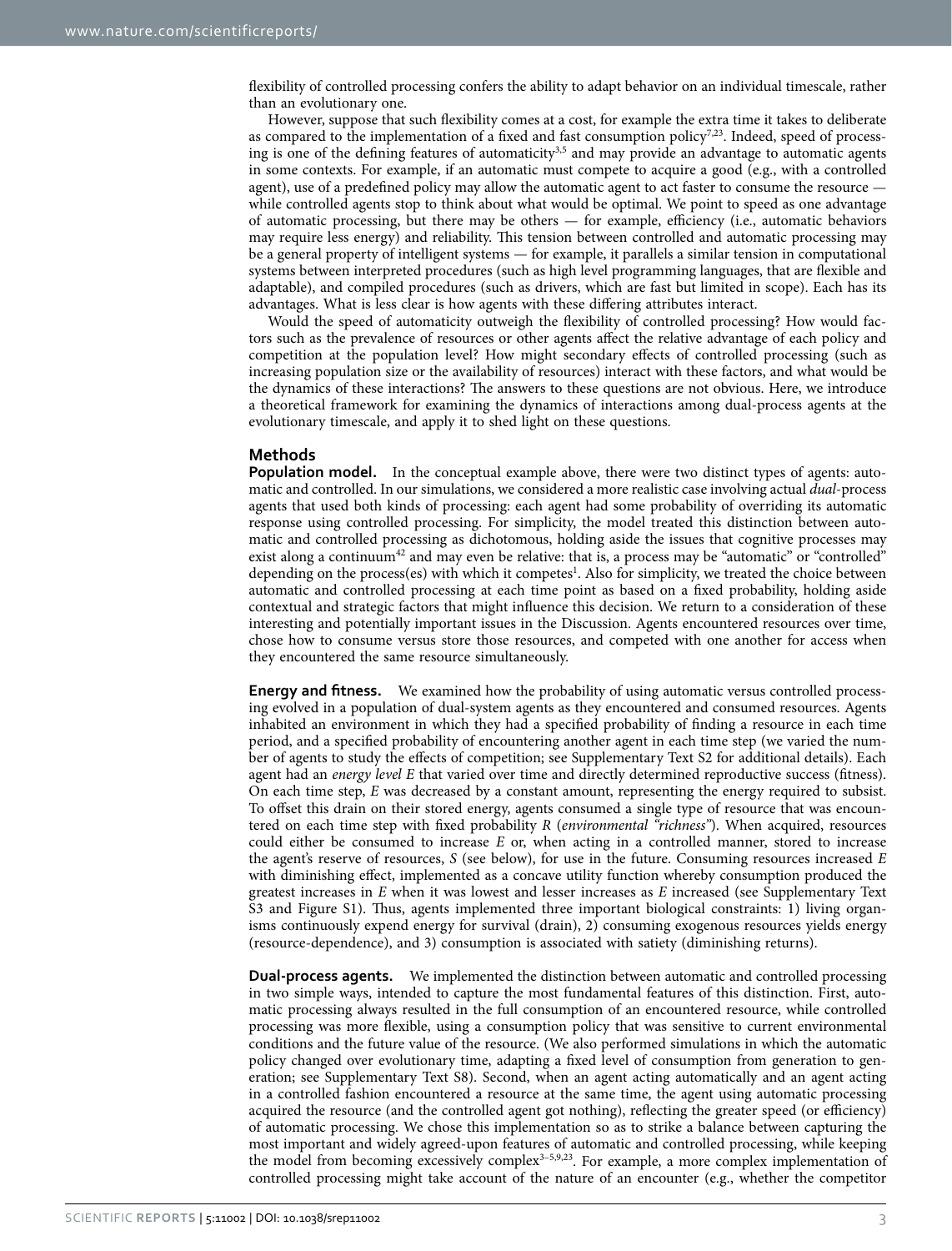

<span id="page-3-0"></span>**Figure 1. Consumption behavior and performance for automatic and controlled processing.** (**A**) An automatic agent immediately and fully consumes any resource it encounters with probability 1 - *C*. A controlled agent uses its current energy level, how much it has stored, and the likelihood of finding resources, to determine the optimal amount to consume now versus store for later consumption (with probability *C*). However, controlled agents lose resources to the faster automatic agents when they are present simultaneously. (**B**) Sample energy levels over time for two agents: one using only automatic processing (red line), and the other using only controlled processing (blue line). The automatic agent experiences large, transient increases to its energy level, while the controlled agent maintains a higher mean energy level by storing resources and using them more efficiently. Energy levels are shown relative to worst possible mean performance (no consumed resources over the entire simulation).

is more likely to act in an automatic or controlled manner). While such considerations are clearly an important direction for future research (as we consider in the Discussion), even the simple model we describe exhibits complex dynamics, and understanding these may provide a valuable foundation for the examination of more complex models in the future.

We assumed that automatic processing was the default behavior, but that each agent had a stable probability *C* of over-riding this default and acting in a controlled manner. Thus, in a given time step, an agent acted in either a controlled or automatic manner (probabilities *C* and 1 – *C*, respectively) regardless of whether the agent encountered a resource or had to compete for that resource with another agent. If the agent acted automatically and encountered a resource, it consumed the entire resource and its *energy level E* was updated accordingly ([Fig. 1A\)](#page-3-0). If it did not encounter a resource, its energy level was simply decremented by the energy drain. In contrast, if the agent acted in a controlled manner and encountered a resource, it estimated an optimal amount *x* to consume from the resources available (the resource it just encountered plus those it had already stored, if any) through a process described below. By consuming the amount *x*, the agent increased *E* according to the concave utility function. Any unconsumed resources were stored, and the value of the agent's energy reserve, *S*, was updated accordingly. If the agent acted in a controlled manner but did not encounter a resource, its energy level was decremented by the energy drain, the agent then chose an amount *x* to consume from its current store, and *S* was adjusted accordingly. Because agents acting automatically could not access the store, controlled processing in our model involved an idealized form of pre-commitment, in which stored resources could be accessed online in an optimal way and were unavailable when using automatic processing (for a relaxation of such constraints on automatic processing, see Supplementary Text S8, Figure S2 and Figure S3).

**Competition over resources.** As we discuss in greater detail below, controlled behavior was optimal with respect to consumption. As noted above, however, this came at a cost: in direct competition for a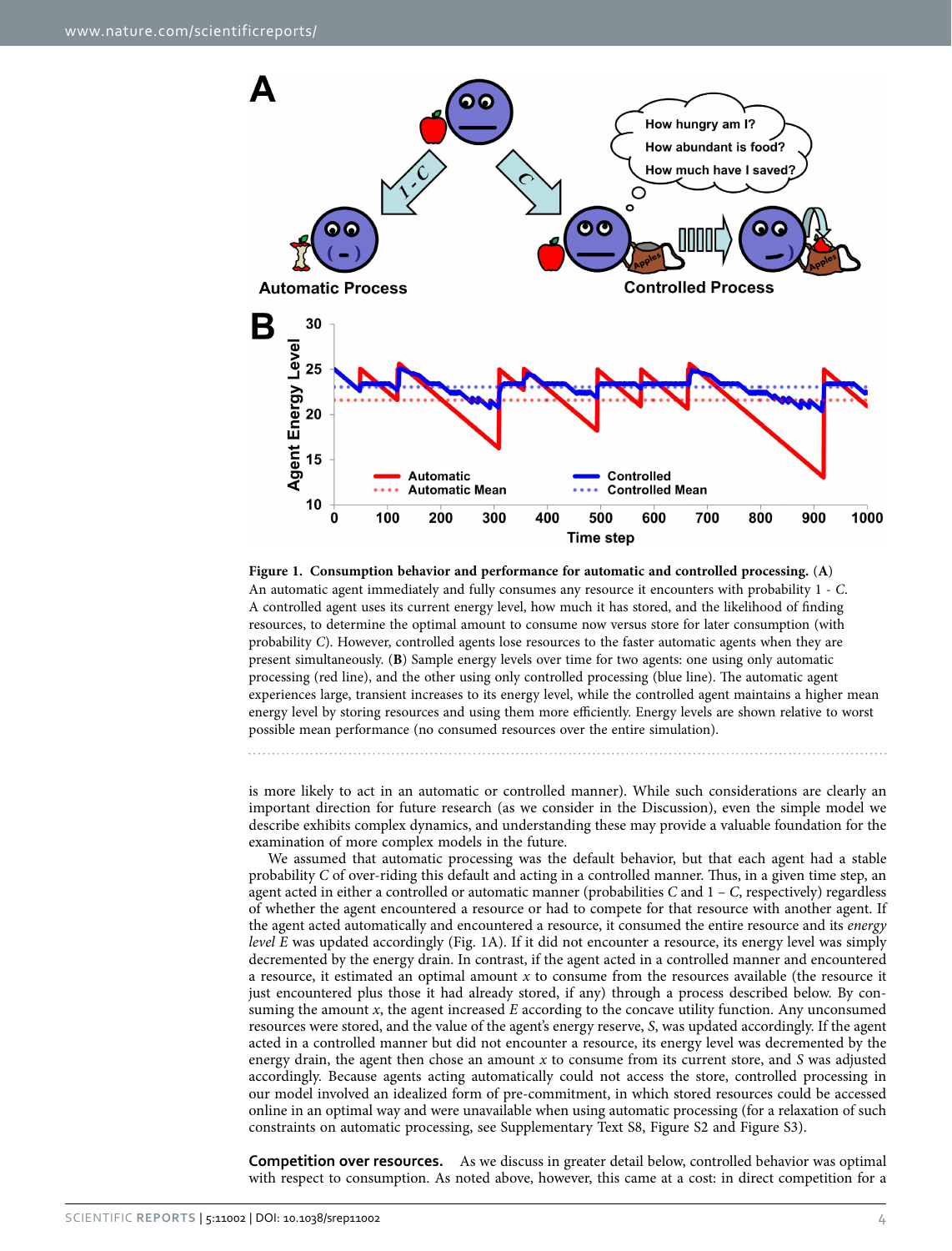resource, agents acting in a controlled manner lost to those acting automatically. In such instances, the automatic agent fully consumed the resource, while the agent using controlled processing got nothing but could still consume previously stored resources (in an alternate version of the model, we varied the probability of the outcome of the competition; as long as the probability that the automatic agent won was above 0.5, the results were qualitatively similar to those described here). If both agents used the same type of processing, then the resource was allocated randomly to one of them, and they applied their respective consumption policies. The probability of two agents simultaneously encountering a resource (and therefore competing over it) in a given time step increased with the population size (see Supplementary Text S2 for details).

**Optimal consumption under controlled processing.** Because consumption was subject to saturation, the benefit from each additional unit consumed diminished as an agent's *energy level E* increased. Optimal consumption therefore demanded that the benefit of consumption be weighed against the future value of the resource if it were stored and consumed later. If the probability of acquiring resources was low (i.e., the resource was scarce and/or competition was high), it would be wiser to save some of the resource for the future, when *E* was likely to be lower and the benefit of consumption higher. Optimal consumption thus depended on the current value of *E*, an estimate of the future availability of resources in the environment, and the amount of resources already stored.

The estimate of resource availability was experience-based, and thus sensitive to the effect of competition (because resources collected by other agents were not a part of the estimating agent's experience). When agents used controlled processing, they took these considerations into account and balanced immediate consumption with storage so as to maximize *E* and thus fitness (see Supplementary Text S4 for details regarding this calculation).

[Figure 1B](#page-3-0) depicts the energy levels of two different agents over time: one agent that always behaved automatically (red line) and another that always used controlled processing (blue line), each encountering an identical sequence of resources. The controlled agent exhibited both less volatility and a consistently higher mean *E* by storing an appropriate portion of its resources for later consumption. However, this superiority depended on the size of the population and the nature of the environment.

**Computation of agent fitness.** Given the framework described above, an agent's fitness was determined by 1) its level of control, 2) the probability that the agent would have access to a resource when it was in an automatic state, and 3) the probability that the agent would have access to a resource when it was in a controlled state. These latter two probabilities can be readily calculated from the *environmental richness R*, the *population size N*, and the distribution of *controlled processing C* across those agents. The two probabilities, weighted by the agent's own value of *C*, determined the final probability that the agent would acquire a resource on any single time step. In each simulation, agents were given access to resources stochastically according to this single probability; for time steps on which the agent acquired a resource, the agent's *energy level E* was updated according to its consumption policy (which was determined according to the probability *C* on each time step), and the next time step began. Prior to the evolutionary simulations (see below) we precomputed agent fitness, defined as mean energy level *E*, for a uniform sample of the possible values of the three determinants of agent fitness listed above through 30,000 simulations of 1,000 time steps each. In the evolutionary simulations, *R*, *N* and *C* were used to index this precomputed table of fitnesses, and the corresponding mean E was used for the agent's fitness (see Supplementary Text S5 for details regarding these calculations).

**Evolutionary simulations.** The population of *N* agents, each of which had its own value of *controlled processing C*, evolved according to the Wright-Fisher process<sup>43</sup>. In each generation, the population was reconstituted by sampling proportional to fitness from the previous generation, with replacement. The simulations included local mutation: with 5% probability, each new agent mutated, randomly adding or subtracting 0.02 from the value of *C* inherited from its parent (with *C* constrained to be between 0 and 1). Because we were interested in the spread of controlled processing within the population, simulations were always initialized with a homogeneous population of agents, each with *C*= 0. Thus, for each population of *N* agents in an environment with richness *R*, we computed distributions of control levels as they evolved across generations.

**Interaction between population size N, environmental richness R, and controlled processing C.** We first examined how a fixed *population size N* and *environmental richness R* interacted with the distribution of values for *controlled processing C* in the population to influence the evolution of *C*. Together, *N* and *R* determined the likelihood of competition between agents over resources, which increased for higher values of both (see Results). The goal of later simulations was to characterize the dynamics in scenarios in which either *N* or *R* varied as a function of *E* and the propensity for controlled processing *C*. In *variable population size* simulations, *R* was held constant while increases in the mean *E* of the population increased *N*. In *variable richness* simulations, *N* was held constant while increases in the mean *E* of the population, coupled with higher frequencies of controlled processing, increased *R*. The latter explored the idea that surplus energy can be exploited by controlled processing (e.g., via technological innovation) to produce surplus resources.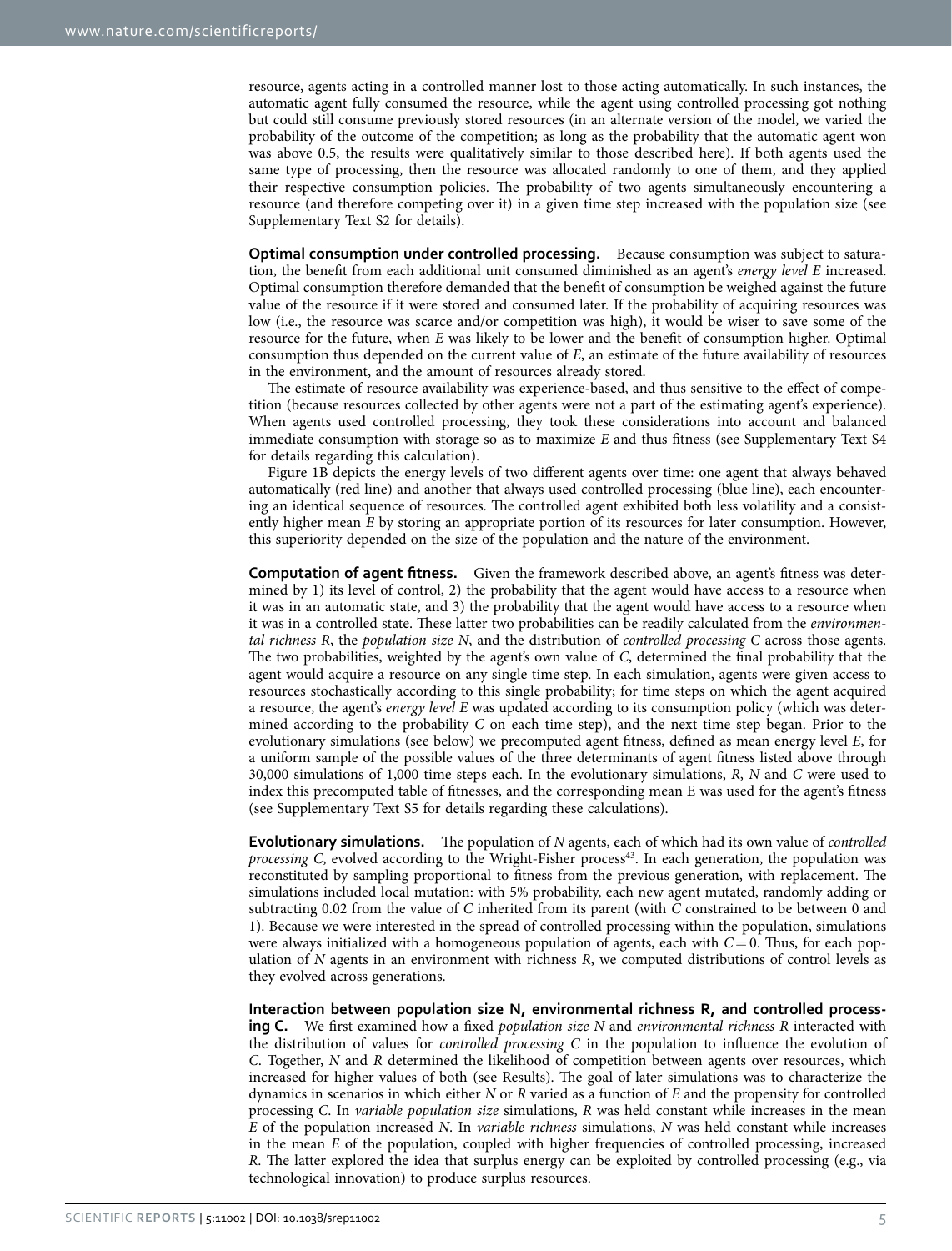

<span id="page-5-0"></span>**Figure 2. Equilibria depend on both** *population size N* **and** *environmental richness R.* The x-axis represents the *population* size *N*, while the y-axis represents the propensity for *controlled processing C*. Each line corresponds to a different value of *environmental richness R*, with each data point indicating the mean value of *C* at the end of 100,000 generations for a given combination of *N* and *R.* Values of *R* were .005, .025, and .125 for "scarce," "intermediate," and "high" resources, respectively.

**Variable population size simulations.** Here, we considered the effect of population growth by allowing *population size N* to positively co-vary with population fitness. The population was initialized with a nominal population size  $N_0$ . In each subsequent generation, if the mean *energy level E* of the population was above a specified threshold  $T_N$  by some margin (i.e., above  $T_N + \epsilon$ ), then *N* increased by a small fixed number of individuals, whereas if the mean  $E$  was below  $T_N$  by the same margin (i.e., below  $T_N - \varepsilon$ ), *N* decreased by that number of individuals. If the mean *E* was between  $T_N - \varepsilon$  and  $T_N + \varepsilon$ , *N* remained constant, thus allowing for a population of stable size (rather than one that continually oscillated between two sizes). Thus, the threshold  $T_N$  parameterized the difficulty of maintaining a population's size, and simulations explored the effects of different values of  $T_N$  and initial population size  $N_0$ (see Supplementary Text S6 for additional details).

**Variable richness simulations.** Here, we considered the effect of innovation resulting from the interaction between surplus fitness (i.e., energy in excess of that needed for survival) and controlled processing (which could exploit surplus fitness to enrich the environment). For these simulations, the environment was initialized with nominal richness  $R_0$ , representing the rate at which the environment yielded resources in the absence of innovation. In each generation, if the product of the population's mean *energy level E* and its mean value for *controlled processing C* was above a specified threshold *TR*+ ε, *environmental richness R* increased by a fixed amount. This method therefore represented a simple version of the above concept – that innovations (such as environmental improvements) require the combination of deliberation and energy in order to be conceived and implemented. If  $E^*C$  was below  $T_R - \epsilon$ , *R* decreased by the same amount, but it was never allowed to fall below *R0* (i.e., the baseline richness of the environment). If  $E^*C$  was between  $T_R - \epsilon$  and  $T_R + \epsilon$ , *R* remained constant, thereby allowing for a population with a stable level of environmental richness. Thus, the threshold  $T_R$  parameterized the difficulty of modifying the environment, and simulations explored the effects of different values for  $T_R$  and  $R_0$  (see Supplementary Text S7 for additional details).

#### **Results**

**Evolutionary outcomes for fixed combinations of population size N and environmental richness R.** [Figure 2](#page-5-0) shows the results of initial simulations in which *population size N* and *environmental richness R* had fixed values. Higher values of *N* favored automatic processing because a larger *N* yielded a higher probability of competition (in which case automatic agents won the resource). Higher values of *R* also favored automatic processing because greater resource availability decreased the benefit of storing resources for future consumption.

These simulations also showed that *N* and *R* interacted to determine the success of controlled versus automatic processing: lower levels of *R* were associated with a greater range of *N* for which controlled processing was an equilibrium. Importantly, at higher values of *R*, there was also a range of values for *N* at which equilibria were reached with an intermediate value of *controlled processing C —* that is, in which dual-processing was a stable strategy, with agents sometimes acting automatically and sometimes acting in a controlled fashion (with a fixed probability).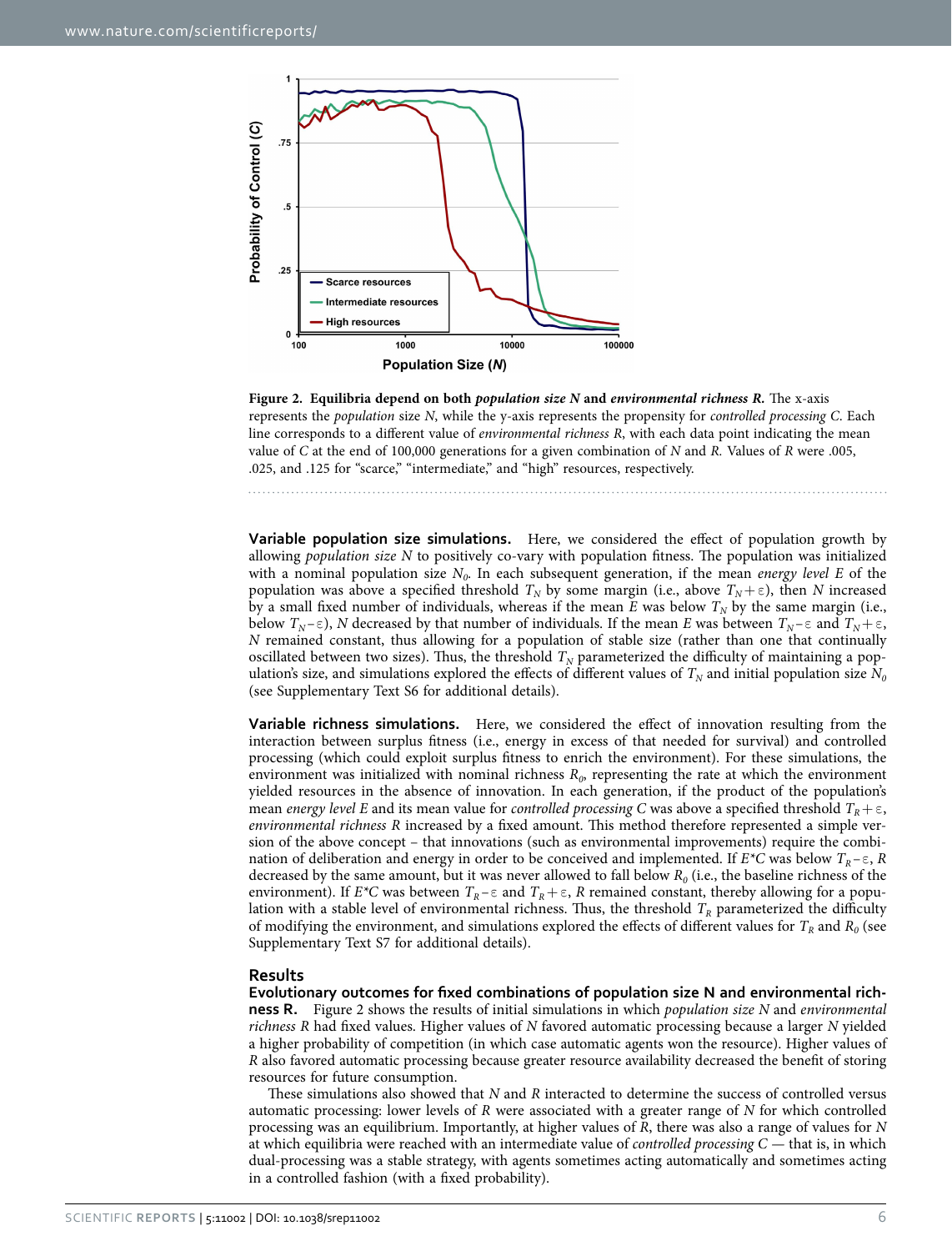

<span id="page-6-0"></span>**Figure 3. Variable population size simulations.** Each panel shows evolutionary trajectories, starting with a value of zero for *controlled processing C* but with incrementally larger initial population sizes (x-axis). For each set of trajectories, a single exemplar is shown with a dark line, with dark circles indicating the final disposition of these exemplars. **(A)** When the threshold  $T_N$  was small and maintaining *population size* N was relatively easy, small populations evolved controlled processing until the increased population size made automatic processing more advantageous. (**B**) For an intermediate value of  $T_N$ , populations reached a stable size only after evolving a moderate degree of  $C$ . (C) For high values of  $T_N$ , populations required a very high fitness in order to maintain their current size, and only those that begin with high *N* evolved sufficient control to generate the needed fitness; smaller populations died out before they could do so. For all panels, the *environmental richness R*= .005.

**Variable population size simulations.** [Figure 3](#page-6-0) shows the results of simulations in which *population size N* varied across generations based on the population's fitness (mean *energy level E*). When the threshold  $T_N$  was low (Fig. 3A), relatively little fitness was required for the population to grow. If the population started with a small value of *N*, it began to evolve a high level of controlled processing due to limited competition. This in turn increased fitness, which increased the size of the population. However, as the population grew, the increased pressure due to competition led to the reemergence of automatic processing and diminution of control. Populations that started with a large *N* reached the same equilibrium, but the high levels of competition were already present and controlled processing did not become prevalent at any point.

With intermediate  $T_N$ , it was more difficult to sustain a large population ([Fig. 3B\)](#page-6-0). In this case, small and large starting populations alike reached an equilibrium characterized by a moderate degree of controlled processing (for small starting populations, this equilibrium was achieved only after *controlled processing C* peaked and then diminished).

When  $T_N$  was high, it was difficult for populations to achieve sufficient mean fitness to grow, or even maintain their size [\(Fig. 3C\)](#page-6-0). Only the efficient resource consumption conferred by controlled processing could yield such a high mean fitness. As a consequence, small starting populations died out before they could evolve a sufficient prevalence of controlled processing. Larger populations, however, could sustain greater losses before dying out, providing enough time for controlled processing to evolve and go to fixation. Accordingly, larger populations evolved controlled processing quickly enough not only to halt the shrinking of *population size N*, but to increase *N* once they approached an equilibrium value near *C=1*. Although the aforementioned simulations suggest that a large population of entirely automatic agents could not grow to such a size in the simulated environment, this does not preclude the invasion of that environment by one or more such populations. Thus, we see that when population size increases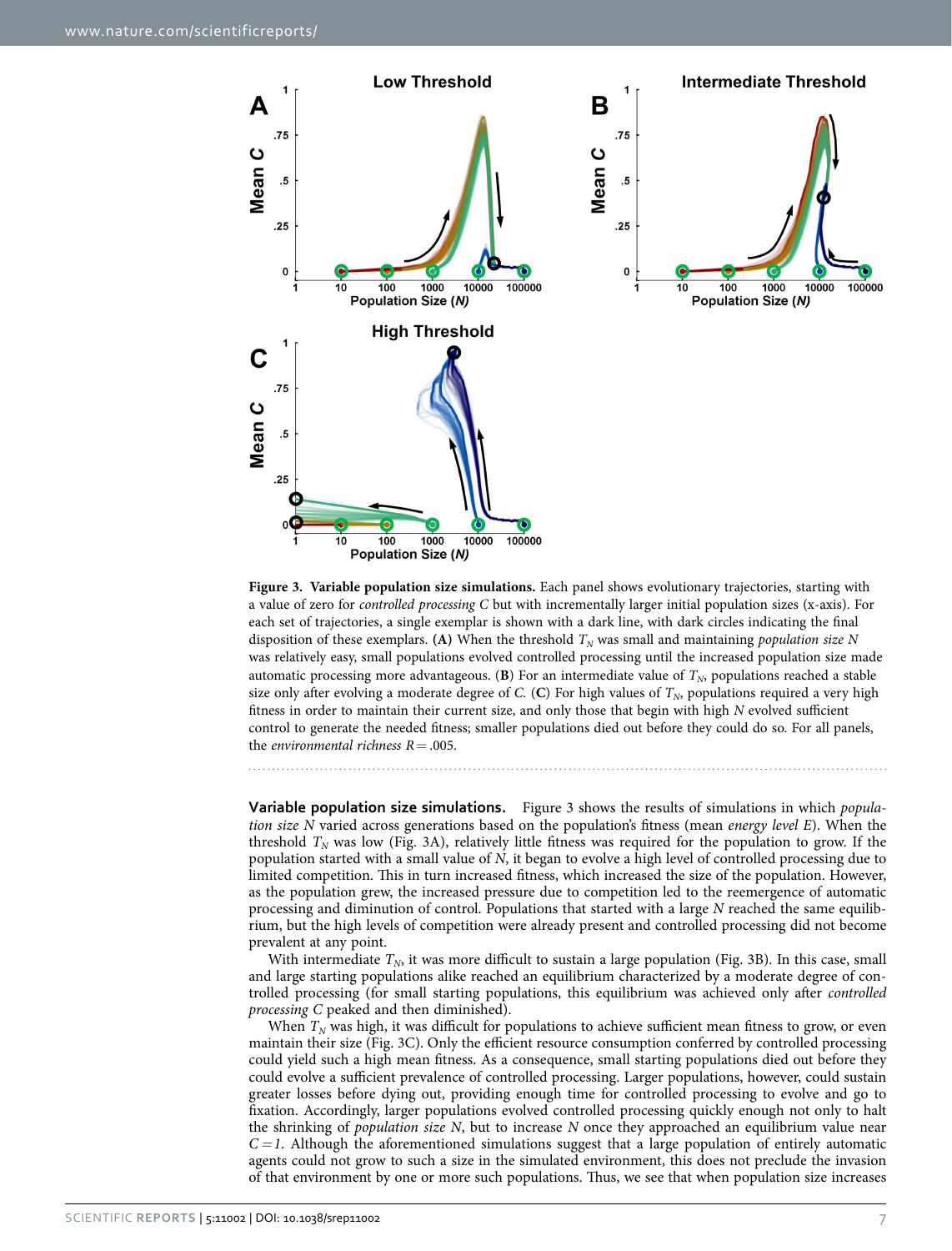

<span id="page-7-0"></span>**Figure 4. Variable richness simulations.** The lines in each panel shows evolutionary trajectories, starting with *controlled processing*  $C = 0$  but with incrementally higher values of  $R_0$  (x-axis). For those populations that exhibit limit cycles, many cycles are depicted and a single exemplar is shown with a darker line. *Population size N* was fixed at 10,000 for all simulations. (**A**) When the performance threshold  $T_R$  was small and several populations were able to modify *environmental richness R*. (B) A larger  $T_R$  reduced the number of populations able to modify *R*, but increased the range of the resulting limit cycles. (**C**) When  $T_R$  was large, only two populations achieved sufficient *mean energy levels E* and mean *C* to modify *R*.

with population fitness, a boom-bust pattern can occur in which controlled processing initially invades and grows the population, but then is overwhelmed by automatic processing as competition becomes too high.

**Variable environmental richness simulations.** [Figure 4](#page-7-0) shows the results of simulations in which *R* varied according to the combination of the population's mean *energy level E* and the prevalence of levels of *controlled processing C*. In lean environments where the initial richness  $R_0$  was low (left side of each panel), even populations that evolved controlled processing lacked the fitness necessary to enrich the environment. Conversely, when  $R_0$  was high (right side of panels), there was insufficient competitive advantage to controlled processing for it to evolve, and so there was little change to the environment.

For intermediate values of *R0* (middle sections of each panel), dynamics arose that were more interesting and complex. Initially, *C* increased, in turn increasing *E*. Once *E\*C* was sufficiently large*, R* also began to increase. But as *R* grew, controlled processing became less beneficial, thus allowing automatic processing to proliferate and *R* to decline. The system returned to a leaner environment with its nominal richness *R0*, which again favored controlled processing, restarting the cycle. This effect was relatively robust to  $T_R$ , exhibiting limit cycles for intermediate values of  $R_0$  at three different levels of  $T_R$  [\(Fig. 4A–C\)](#page-7-0).

#### **Discussion**

We have presented a simulation-based evolutionary model in which agents used either of two types of processes to decide how to consume finite resources. Automatic processes were faster, providing an advantage when directly competing with other agents over a resource, but they followed a rigid consumption policy and thus fared poorly in leaner environments. In contrast, controlled processes were flexible, anticipating future needs and performing well in leaner environments. Nevertheless, when the advantages of controlled processing to the individual also had external consequences, such as increasing population size or resource abundance, these effects could diminish and even reverse the spread of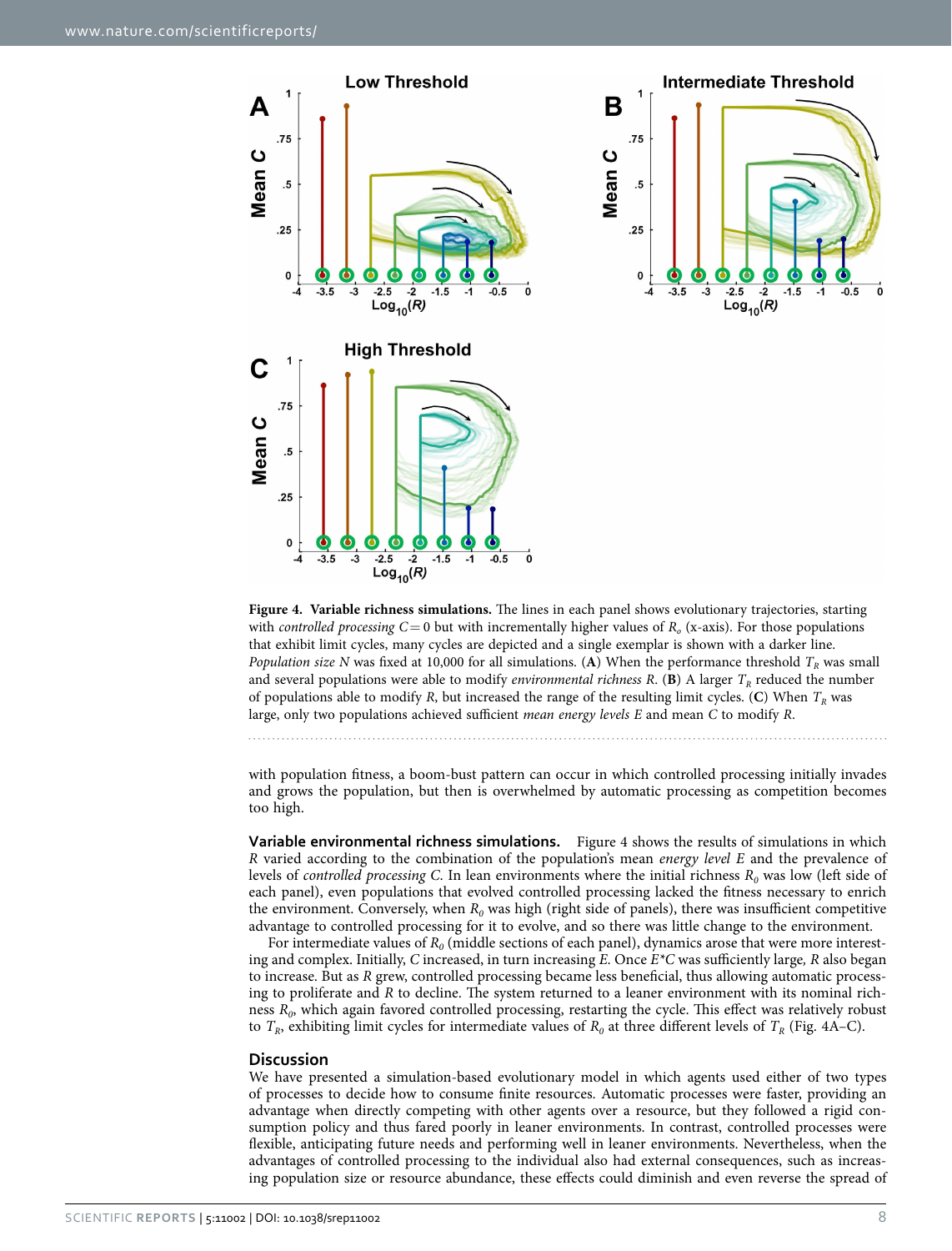controlled processing through the population. We used two different scenarios to show that the success of controlled processing can undermine its own prevalence, leading to the re-invasion of automatic processing and/or limit cycles in the prevalence of processing style of an evolutionary timescale. These non-linear dynamics do not reflect simply a property of either automatic or controlled processing, but rather a complex interaction between the consequences of types of processing and the environment. Furthermore, these effects existed over a range of values for the parameters implemented in our simulations, and thus did not depend critically upon the conditions of any single set of initial conditions.

In one scenario, we assumed that higher mean fitness increased the size of the population, while lower mean fitness caused the population to shrink. When maintaining the population's size was relatively difficult ([Fig. 3C\)](#page-6-0), populations either died out or evolved sufficient levels of control to sustain themselves. When increasing the population's size was relatively easy, the excess fitness generated by controlled processing allowed the population to grow. However, the increase in competition at large population sizes led to the diminution [\(Fig. 3B\)](#page-6-0) or demise [\(Fig. 3A\)](#page-6-0) of control. Thus, while controlled processing may be favored to become prevalent, it may also be self-limiting due to its externalities and downstream consequences.

In a second scenario, controlled processing enriched the environment. These simulations yielded dynamics that were also non-monotonic, and somewhat more complex, reflecting the interaction between types of processing, competition, and resource availability. In this case, limits to the evolutionary success of controlled processing were due to free-loader-like effects: enrichment of the environment made it possible for agents using automatic processing to flourish and eventually outcompete those using controlled processing, at least for a time, by taking advantage of the greater resource availability provided by controlled agents [\(Fig. 4\)](#page-7-0).

In our model, agents employing automatic processing used a simple, rigid policy: they completely consumed any resources they found. Moreover, automatic agents did not have access to stored goods. In additional simulations, we relaxed these assumptions, allowing agents using automatic processing to consume resources according to a parameter that evolved over generations in the same manner as the probability of controlled processing, *C*. This parameter dictated a "target energy level": if the agent's current energy level was below this target level, the agent would consume any resources currently available (including those previously stored) until the current energy level attained the target level (in our main simulations, this target energy level was fixed to the maximum level, such that automatic processing always dictated full consumption). In these additional simulations, the automatic processing policy could adapt on an evolutionary time scale to best match the *environmental richness R*. Even under this framework, the rise and fall of controlled processing still occurred during variable population size simulations (see Supplementary Figure S2) and limit cycles still occurred in variable richness simulations (see Supplementary Figure S3). Thus, our main results are not unique to the assumption that automaticity involves immediate full consumption or that it cannot evolve, but instead are driven by the more general phenomenon of controlled processing adjusting to the environment more quickly than automatic processing. It is worth noting that such adaptations in automatic processing would only apply for that environment, and could not keep pace with environmental change that exceeded the pace of evolution (including those produced by the externalities of control). In fact, adverse consequences could ensue if the downstream effects of controlled processing outpace these forces<sup>[21,](#page-9-8)44</sup>, as suggested by existence of large limit cycles over in the variable richness simulations. Sufficient adaptation could also occur via cultural transmission, which is also cumulative but more rapid than genetic adaptation<sup>45</sup>. Future work should investigate this idea more directly by examining the interaction between types of processing and the pace of both evolution and environmental change.

Taken together, the non-monotonicity of outcomes we observed under very different conditions and mechanisms supports the idea that flexibility at the individual level, while optimal for an individual in isolation, may not be optimal at the population level when it must compete with more rigid but more efficient strategies. These observations may have important scientific and practical implications, insofar as the balance between automatic and controlled processing influences decision making behavior in domains such as diet, drug use, savings, and the consumption of natural resources — behaviors that have consequences for both the individual but also the population and the environment.

These results make two significant contributions to the study of dual-process models of cognition. First, our framework establishes the utility of population models for studying the evolutionary trajectories of cognitive processes. Second, our simple case of evolutionary competition between controlled and automatic processing serves as a benchmark for future work that could consider more sophisticated forms of control. Such work might include control strategies that respond to, or even anticipate, the social and environmental effects of controlled processing, thereby potentially stabilizing the population at higher levels of controlled processing (and correspondingly higher mean levels of fitness).

The models we describe are relatively simple in other respects as well. More detailed models could consider environments with non-uniform spatial structure<sup>46</sup>, in which agents could flexibly adapt to localized distributions of resources to produce "cultural topologies" of controlled vs. automatic processing. It may also be useful to explore cases in which controlled processing uses heuristics to speed processing when facing competition<sup>47</sup>, anticipates and exploits the vulnerabilities of automatic processing (e.g., the role of marketing in promoting obesity), explicitly recognizes the value of prosocial behavior (e.g., cooperation<sup>41</sup>), is subject to distortions caused by social circumstances<sup>48</sup>, or is constrained sociologically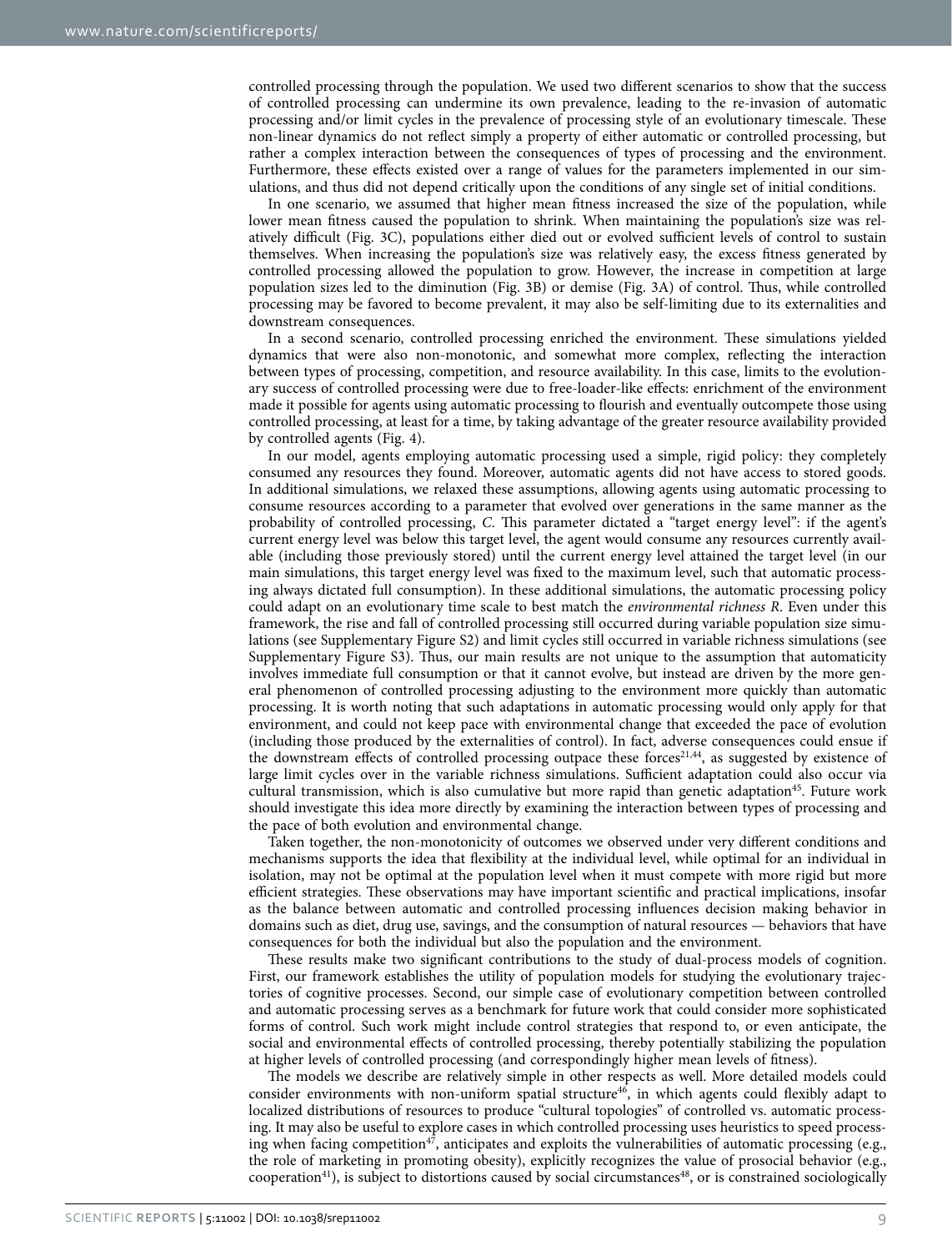(e.g., affects only others that are also using controlled processing). However, such strategies may carry other costs (e.g., energetic).

A further simplifying assumption of our simulations was that the controlled agents had access to the optimal consumption policy. Computing this optimal policy used a method that almost certainly exceeds the capabilities of real world agents. However, searching the space of possible actions need not be so exhaustive: computational architectures have been proposed that can dramatically limit search and still closely approximate optimal policies<sup>[49](#page-10-19)[,50](#page-10-20)</sup>. Experiments have also shown that humans can effectively and unconsciously prune such a space with simple heuristics $51$ .

It is worth noting that our simulations focused on a particular application of cognitive control: the problem of intertemporal choice (i.e., deciding between immediate and delayed consumption). There is a growing body of work suggesting that cognitive control plays an important role in such deci-sions<sup>14[,15](#page-9-4),[25,](#page-10-0)[26](#page-10-1)[,32](#page-10-5),52</sup> and, though it is only one domain in which cognitive control operates<sup>2,[3,](#page-9-10)[16](#page-9-5)[,53–55](#page-10-23)</sup>, it may be a particularly important one. Intertemporal choice is fundamental to self-control: the capacity to behave in accord with long-term objectives despite temptations that have immediate benefits but long-term  $costs<sup>11,40,56,57</sup>$  $costs<sup>11,40,56,57</sup>$  $costs<sup>11,40,56,57</sup>$  $costs<sup>11,40,56,57</sup>$  $costs<sup>11,40,56,57</sup>$ . Self-control, in turn, is at the heart of many social and environmental issues<sup>58</sup>. Formal theory indicates that any rational account of self-control must posit at least two processes, one of which represents the agent's immediate interests and the other (the controlled process in our model) that serves its long-term interests<sup>40</sup>. Thus, models that address phenomena having to do with self-control at the population level must be composed of agents built on at least a dual- (and possibly multi-) process model of decision making. The models we have described provide initial examples of this approach. More work, however, is needed to characterize the behavior of such systems in a fuller and more precise way, to incorporate more complex forms of control, and to validate this theoretical work in an empirical setting.

In summary, we introduced simulations exploring the evolutionary consequences of dual-system models of cognitive function, in which automatic and controlled processes competed for expression. We demonstrated that cognitive control, despite its capacity for flexible behavior and higher overall fitness, can evolve along a non-monotonic course as a result of its external influences on the population and/ or the environment. That is, its initial spread can produce conditions that undermine its further evolution, and in some cases bring about its collapse. This type of model may be useful for exploring more sophisticated forms of controlled processing, and more complex interactions between individual decision making behavior and social or ecological factors. There are multiple domains in which different styles of human cognition can impact our wellbeing and that of our environment, and the computational modeling of large populations that embody these cognitive strategies is potentially applicable to a number of the problems posed by the very success of controlled processing in our own species.

#### **References**

- <span id="page-9-0"></span>1. Cohen, J. D., Dunbar, K. & McClelland, J. L. On the control of automatic processes: a parallel distributed processing account of the Stroop effect. *Psychol. Rev.* **97,** 332–361 (1990).
- <span id="page-9-16"></span>2. Miller, E. K. & Cohen, J. D. An integrative theory of prefrontal cortex function. *Annu. Rev. Neurosci.* **24,** 167–202 (2001).
- <span id="page-9-10"></span>3. Posner, M. I. & Snyder, C. R. R. *Attention and cognitive control in Information processing and cognition: the Loyola symposium* (ed. Solso R. L.) *55-85* (L Erlbaum Associates, Hillsdael, N. J., 1975).
- 4. Schneider, W. & Shiffrin, R. M. Controlled and automatic human information processing: I. detection, search, and attention. *Psychol. Rev.* **84,** 1–66 (1977).
- <span id="page-9-14"></span>5. Shiffrin, R. M. & Schneider, W. Controlled and automatic human information processing: II. Perceptual learning, automatic attending and a general theory. *Psychol. Rev.* **84,** 127–190 (1977).
- 6. Barrett, H. C. & Kurzban, R. Modularity in cognition: framing the debate. *Psychol. Rev.* **113,** 628–647 (2006).
- <span id="page-9-1"></span>7. Evans, J. S. B. T. In two minds: dual-process accounts of reasoning. *Trends Cogn. Sci.* **7,** 454–459 (2003).
- 8. Evans, J. S. B. T. & Stanovich, K. E. Dual-process theories of higher cognition: advancing the debate. *Perspect. Psychol. Sci.* **8,** 223–241 (2013).
- <span id="page-9-15"></span>9. Stanovich, K. E. & West, R. F. Individual differences in reasoning: implications for the rationality debate? *Behav. Brain Sci.* **23,** 645–665 (2000).
- 10. Tversky, A. & Kahneman, D. Extensional versus intuitive reasoning: the conjunction fallacy in probability judgment. *Psychol. Rev.* **90,** 293–315 (1983).
- <span id="page-9-2"></span>11. Fudenberg, D. & Levine, D. K. A dual-self model of impulse control. *Am. Econ. Rev*. **96,** 1449–1476 (2006).
- 12. Kahneman, D. Maps of bounded rationality: psychology for behavioral economics. *Am. Econ. Rev*. **93,** 1449–1475 (2003).
- <span id="page-9-13"></span><span id="page-9-3"></span>13. Thaler, R. H. & Shefrin, H. M. An economic theory of self-control. *J. Polit. Econ.* **89,** 392–406 (1981).
- 14. McClure, S. M., Laibson, D. I., Loewenstein, G. & Cohen, J. D. Separate neural systems value immediate and delayed monetary rewards. *Science* **306,** 503–507 (2004).
- <span id="page-9-4"></span>15. Hare, T. A., Camerer, C. F. & Rangel, A. Self-control in decision-making involves modulation of the vmPFC valuation system. *Science* **324,** 646–648 (2009).
- <span id="page-9-6"></span><span id="page-9-5"></span>16. Ariely, D. *Predictably irrational* (HarperCollins LLC, New York, 2008).
- 17. Loewenstein, G. Out of control: visceral influences on behavior. *Organ. Behav. Hum. Decis. Process*. **65,** 272–292 (1996).
- <span id="page-9-7"></span>18. Bialek, W., Nemenman, I. & Tishby, N. Predictability, complexity and learning. *Neural Comput.* **13,** 2409–2463 (2001).
- 19. Ernst, M. O. & Banks, M.S. Humans integrate visual and haptic information in a statistically optimal fashion. *Nature* **415,** 429–433 (2002).
- <span id="page-9-8"></span>20. Kording, K. P. & Wolpert, D. M. Bayesian integration in sensorimotor learning. *Nature* **393,** 266–268 (2004).
- 21. Cohen, J. D. The vulcanization of the human brain: a neural perspective on interactions between cognition and emotion. *J. Econ. Perspect.* **19,** 3–24 (2005).
- <span id="page-9-9"></span>22. Cosmides, L. & Tooby, J. Beyond intuition and instinct blindness: toward an evolutionarily rigorous cognitive science. *Cognition* **50,** 41–77 (1994).
- <span id="page-9-12"></span><span id="page-9-11"></span>23. Kahneman, D. *Thinking, fast and slow* (Farrar, Straus and Giroux, New York, 2011).
- 24. Gould, S. J. & Lewontin, R. C. The spandrels of San Marco and the Panglossian paradigm: a critique of the adaptationist programme. *Proc. R. Soc. Lond. B Biol. Sci*. **205,** 581–598 (1979).